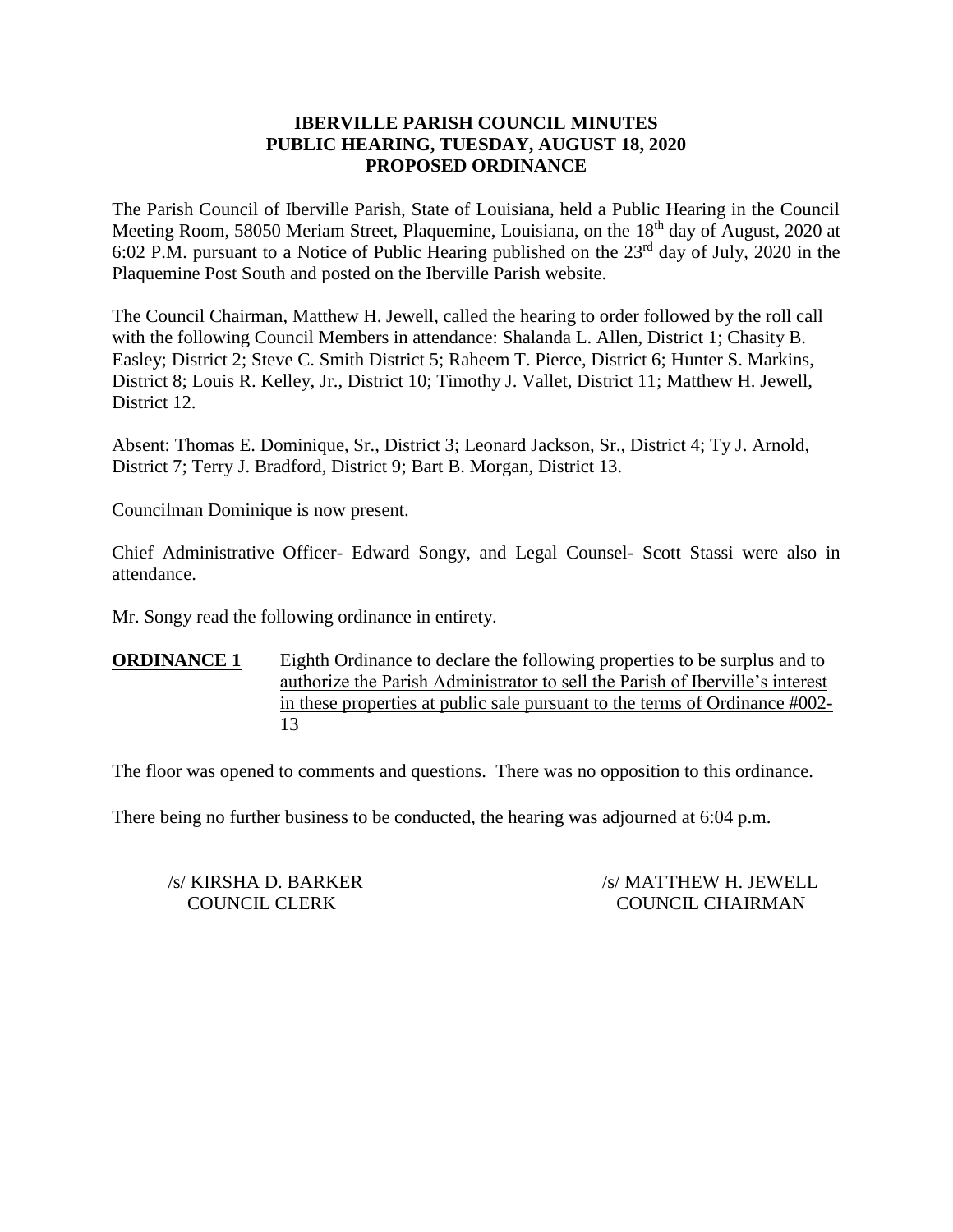### **IBERVILLE PARISH COUNCIL MINUTES REGULAR MEETING, TUESDAY, AUGUST 18, 2020**

The Parish Council of Iberville Parish, State of Louisiana, met in Regular Session, in the Council Meeting Room, 2nd Floor, Courthouse Building, 58050 Meriam Street, Plaquemine, Louisiana, on the 18<sup>th</sup> day of August, 2020.

The Council Chairman, Matthew H. Jewell, called the meeting to order at 6:30 p.m. followed by the roll call with the following Council Members in attendance: Shalanda L. Allen, District 1; Chasity B. Easley; District 2; Thomas E. Dominique, Sr., District 3; Leonard Jackson, Sr., District 4; Steve C. Smith District 5; Raheem T. Pierce, District 6; Ty J. Arnold, District 7; Hunter S. Markins, District 8; Terry J. Bradford, District 9; Louis R. Kelley, Jr., District 10; Timothy J. Vallet, District 11; Matthew H. Jewell, District 12.

Absent: Bart B. Morgan, District 13.

Parish President- J. Mitchell Ourso, Jr., Chief Administrative Officer- Edward Songy and Legal Counsel- Scott Stassi were also in attendance.

A quorum was present and due notice had been posted and published in the Plaquemine Post South newspaper on the 13<sup>th</sup> day of August, 2020. The Pledge of Allegiance followed. A moment of silence was held for a death in the family of Councilman Thomas Dominique.

Council Chairman Jewell called for anyone wanting to make public comments to register with the Clerk. A letter submitted by Isaac "Ike" Jackson, Jr. was sent to the Council in opposition to agenda item 11-A.

#### ADDENDUM

None.

# PRESENTATIONS AND APPEARANCES

- A) Audit Presentation by Baxley & Associates- Ms. Margaret Pritchard
	- Ms. Margaret Pritchard, representing Hugh Baxley and Associates, LLC. presented the 2019 Iberville Parish Comprehensive Annual Financial Report.
	- Ms. Pritchard began summarizing page 17 of the audit report which is the statement of net position. Total assets for the year was \$214,256,340 which increased \$7.4 million over the previous year. Cash and cash equivalents increased \$1.7 million. Total of capital assets net of depreciation increased \$6 million over the previous year. The deferred outflows increased by \$2.7 million and the deferred inflows decreased \$2 million. Total liabilities is \$29,726,561 which increased \$2.6 million over the previous year. The total net position was \$188,707,008 which increased \$9.6 million for the year.
	- Ms. Pritchard began summarizing page 18 which is the statement of activities. The expenses for governmental funds was \$38,015,083 which increased \$2.7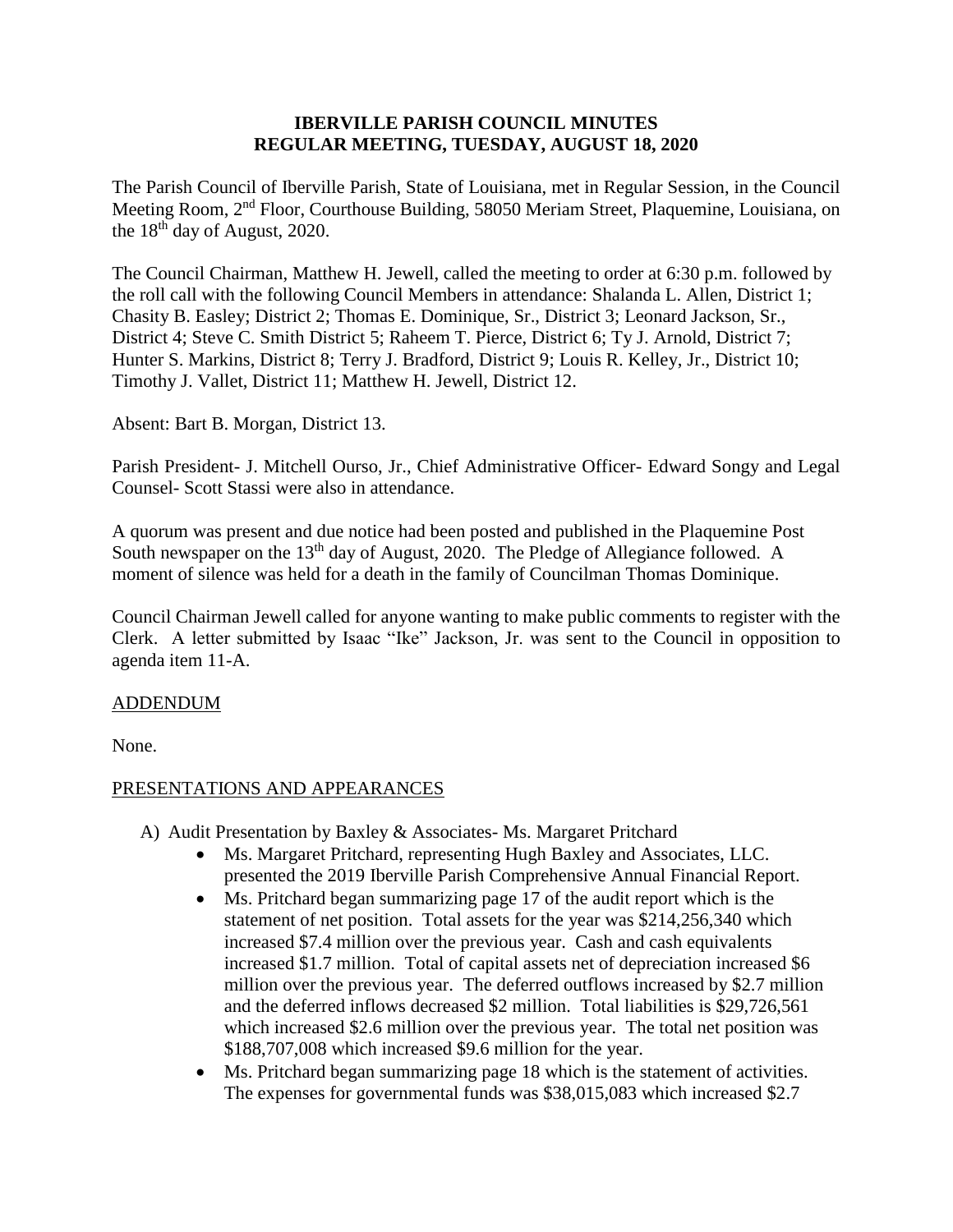million over the previous year. The business type activities for water, natural gas, and sewer totaled \$6,732,694 which increased \$143,000 over the year. The primary governmental total for charges for services was \$3,256,568 which increased by 2%. The utilities department total for charges for services was \$6,423,621 which increased 1%. The operating capital grants decreased about \$2 million over the previous year. The total general revenues and transfers was \$40,704,550 which increased \$5 million over the previous year. The change in net position was \$9.6 million for the year.

- Ms. Pritchard began summarizing page 139 which is the findings of the financial statement audit. There were 2 findings for the 2019 budget. The General Fund's actual expenditures exceeded budgeted expenditures by 12% and in the Iberville Medical Complex fund the actual expenditures exceeded budgeted expenditures by 6%. Louisiana Revised Statue 39:1310 requires budgets to be adopted and their amendments be made and adopted when variances exceed 5%. The second finding was regarding long term outstanding checks on bank reconciliations that exceed one year for the Iberville Parish Library. Procedures have been put in place to appropriate reverse long-term outstanding checks in accordance with State escheat laws.
- Ms. Pritchard thanked the Finance Director and the Finance Department for a great job in putting the Comprehensive Annual Financial Reports together.

There were no questions from the Council. Councilman Dominique thanked Hugh Baxley & Associates, LLC for their services over the years.

#### APPROVAL OF MINUTES

Upon a motion by Councilman Jackson, and seconded by Councilman Dominique, it was moved to wave the reading of the minutes of July 21, 2020 and approve as written. The motion having been duly submitted to a vote was duly adopted by the following yea and nay votes on roll call:

YEAS: Allen, Easley, Dominique, Jackson, Smith, Pierce, Arnold, Markins, Bradford, Kelley, Vallet. NAYS: None. ABSTAIN: None. ABSENT: Morgan.

The motion was declared adopted by the Chairman.

#### PRESIDENT'S REPORT

President Ourso reported on the following:

- President Ourso stated if there are any questions about the audit please make an appointment with Ms. Pritchard to go over the audit.
- On August 28<sup>th</sup> the Governor will determine if the State will move into Phase 3 or not.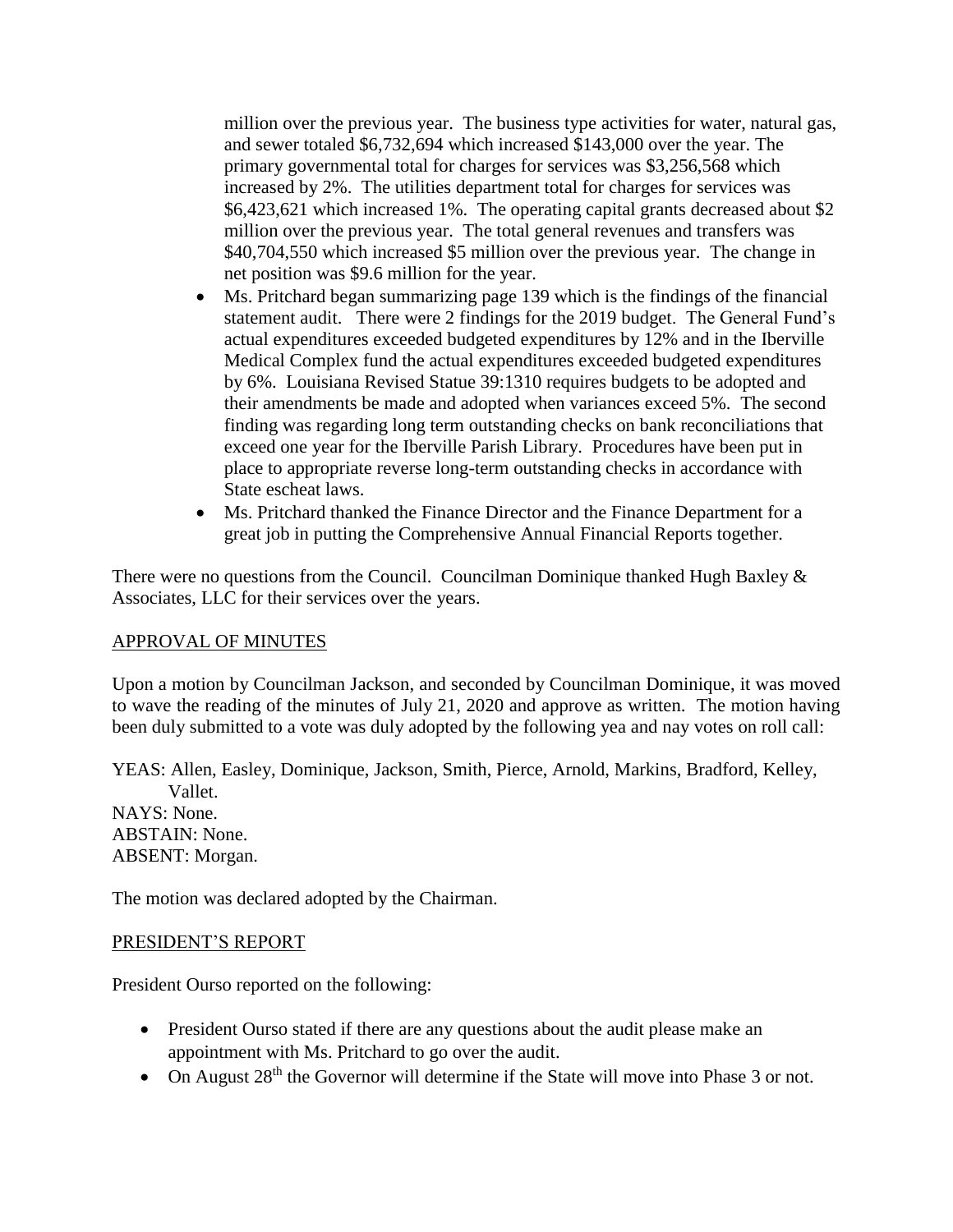- The 2020 Annual Swamp Life Expo and the Veterans Day Ceremony have been cancelled due to COVID-19.
- The Civic Center building is being renovated. The 45 year old walls had water intruding through the blocks and the five braces holding the building up. A structural engineer will be replacing them. The renovations will be complete in the next 6 weeks or so. All rentals for 2020 have been cancelled and refunded. If we move into Phase 3 the Civic Center will reopen for renting that meet the requirements.
- A packet of pictures of Eureka Road were presented to the Council. Shintech purchased this land and are paying the total cost of the land and the construction of the road for \$300,000 to allow for industrial traffic. Because of the height of the river the Corps of Engineers would not allow the digging of the dirt in this area which delayed this project. President Ourso thanked Shintech for purchasing this land and constructing this road.
- Pictures of green sand filters along River Road and Hwy 405 were presented. When the water comes out of the wells it runs through these green sand filters to allow for quality water for residents.
- The water line system improvement on New Camp Road near the White Castle boat landing is almost complete.
- President Ourso wanted to thank everyone for the 10 year renewal of the public building maintenance millage.
- There was a testing site for COVID-19 at the Maringouin Council on Aging drive through. There were 64 participants. Tomorrow there will be another drive through testing site for COVID-19 in Rosedale.
- On September 10, 2020 the Food Bank will be at the North Iberville Community Center to distribute 500 boxes of food.
- The security procedures to enter the Courthouse has been successful and the Parish President is introducing an ordinance to require identification to enter the Courthouse. There was a \$8,000 security report done in the Courthouse, and will not be made public.
- The water is low at time at the intake of the water system near Jack Millers which serves 10,000 people. It will have to dredged out again. A \$900,000 bulk head bid was awarded to Billy Tullier for this job.
- President Ourso went on a boat ride to view the Intracoastal Road running south towards Verret Shipyard. The road is being compromised and needs to be saved and not end up like Hwy 3066. The high water and turbulence of the tugboats have eaten up the road, causing serious erosion problems along Intracoastal Road and the Parish is going to have to spend some serious money to fix this road.
- President Ourso stated Mr. Danny Cedotal and Mr. Jerry Bradford, representing Shintech are present to answer any questions about the proposed resolution tonight. The Parish estimated \$6 million a month in sales tax collection projections for 2020. In March when COVID-19 hit the sales tax collections went down to \$5 million. The construction dollars these plants put into the parish keep the sales tax collections up.

Councilman Smith asked if the Intracoastal Road is in immediate danger or can it wait until 2021. President Ourso stated its not immediate, but it needs to be addressed very soon.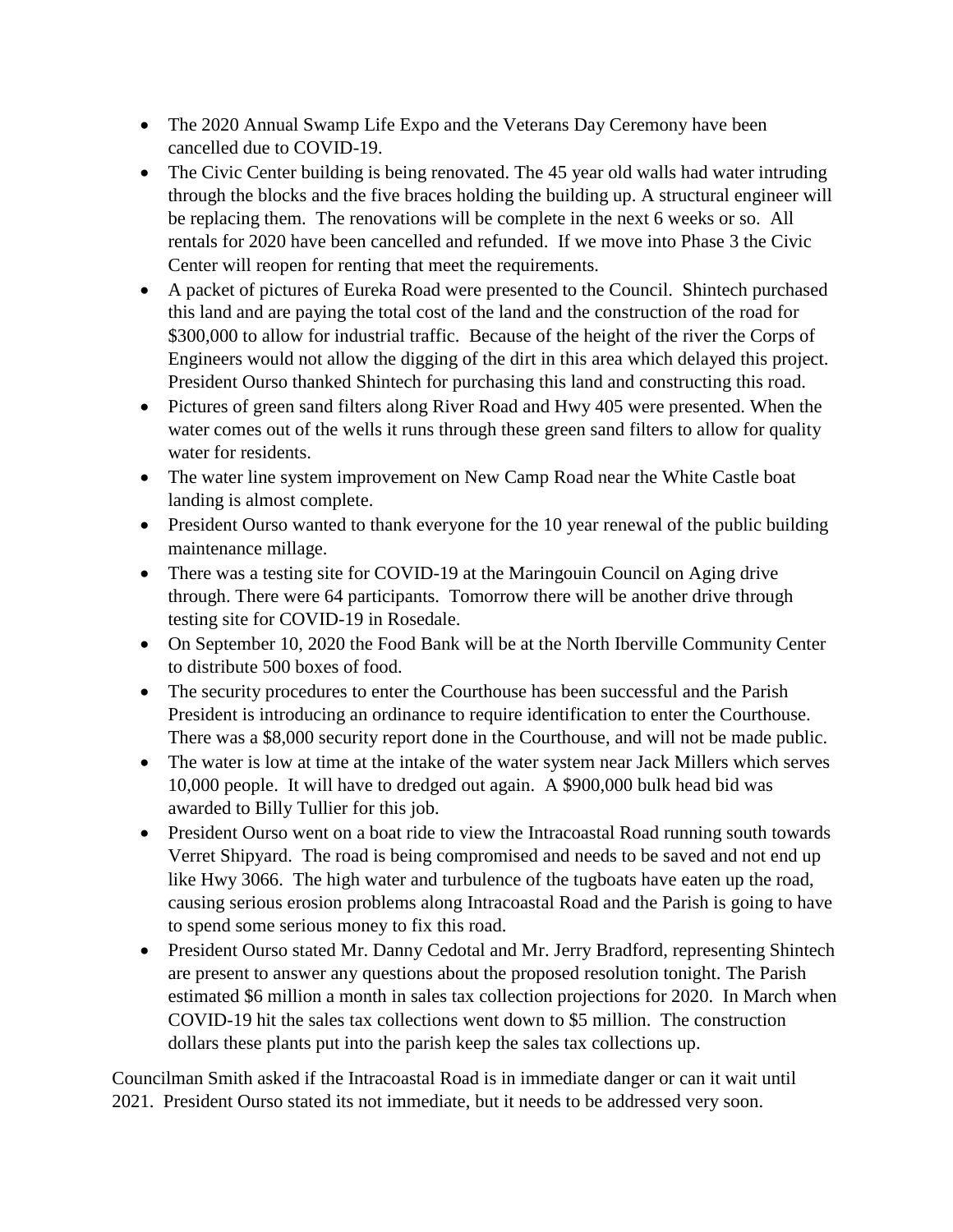Councilman Vallet asked if there was federal money available for the road repairs, and President Ourso stated there are no State funds available for the repairs.

Councilman Arnold asked if they will set an age limit for the identification ordinance. President Ourso stated children are exempt, they are accompanying an adult and the adult will be required to show identification.

Councilman Pierce asked about the status of the removal of the statue. President Ourso stated he is working on it, and if the guy who was supposed to remove it does not respond soon, then the Parish will have to take it into its own hands for removal.

# FINANCIAL REPORT

Finance Director, Randall Dunn stated financial statements have been sent out. He explained the key take away from the audit summary is the continued investment in capital outlay. The Parish has to continue to maintain its capital assets. He also stated there are 10 taxpayers that fund 60% of the Parish's budget, and Shintech is one of those 10 taxpayers. He thanked them for being good taxpayers that support the Parish.

### OLD BUSINESS

### **ORDINANCE IPC# 008-20**

# **EIGHTH ORDINANCE TO DECLARE THE FOLLOWING PROPERTIES TO BE SURPLUS AND TO AUTHORIZE THE PARISH ADMINISTRATOR TO SELL THE PARISH OF IBERVILLE'S INTEREST IN THESE PROPERTIES AT PUBLIC SALE PURSUANT TO THE TERMS OF ORDINANCE # 002-13**

WHEREAS the Parish of Iberville has a tax interest in the properties described below which have been adjudicated for non-payment of property taxes.

WHEREAS the properties described below are not needed for public purposes and should be declared surplus and sold at public sale and/or full ownership acquired by the Iberville Parish Council pursuant to the terms of Ordinance #002-13 and the Iberville Parish Adjudicated Properties Program administered by the Parish Administrator.

WHEREAS the following properties have been adjudicated to the Iberville Parish Council for non-payment of taxes and remain in tax adjudicated status:

| <b>Tax Debtor</b>   | <b>Address</b>  | <b>Brief Legal Description</b>                                                                                                                                    | <b>Parcel ID</b> |
|---------------------|-----------------|-------------------------------------------------------------------------------------------------------------------------------------------------------------------|------------------|
| <b>Adair Assets</b> | 58725 ALLEN ST. | LOT 5 SQ 7 DUPONT ANNEX FR<br>ALLEN AVE., SEC. 15, T9SR12E.<br>///CB 553 E 242                                                                                    | 8211349583       |
| Altfuels Corp.      |                 | LOTS 1, 2, 3, 4, 5, 6 & 7 SQ. D &<br>LOTS 1, 2, 3, 5, 12, 13, 14, 15 & 16,<br>SQ. C &<br>FRAC LOTS 9 & 10 SQ. B OF<br>DICKINSON PLAN, 10SR13E.<br>///CB 551 E 142 | 0110001407       |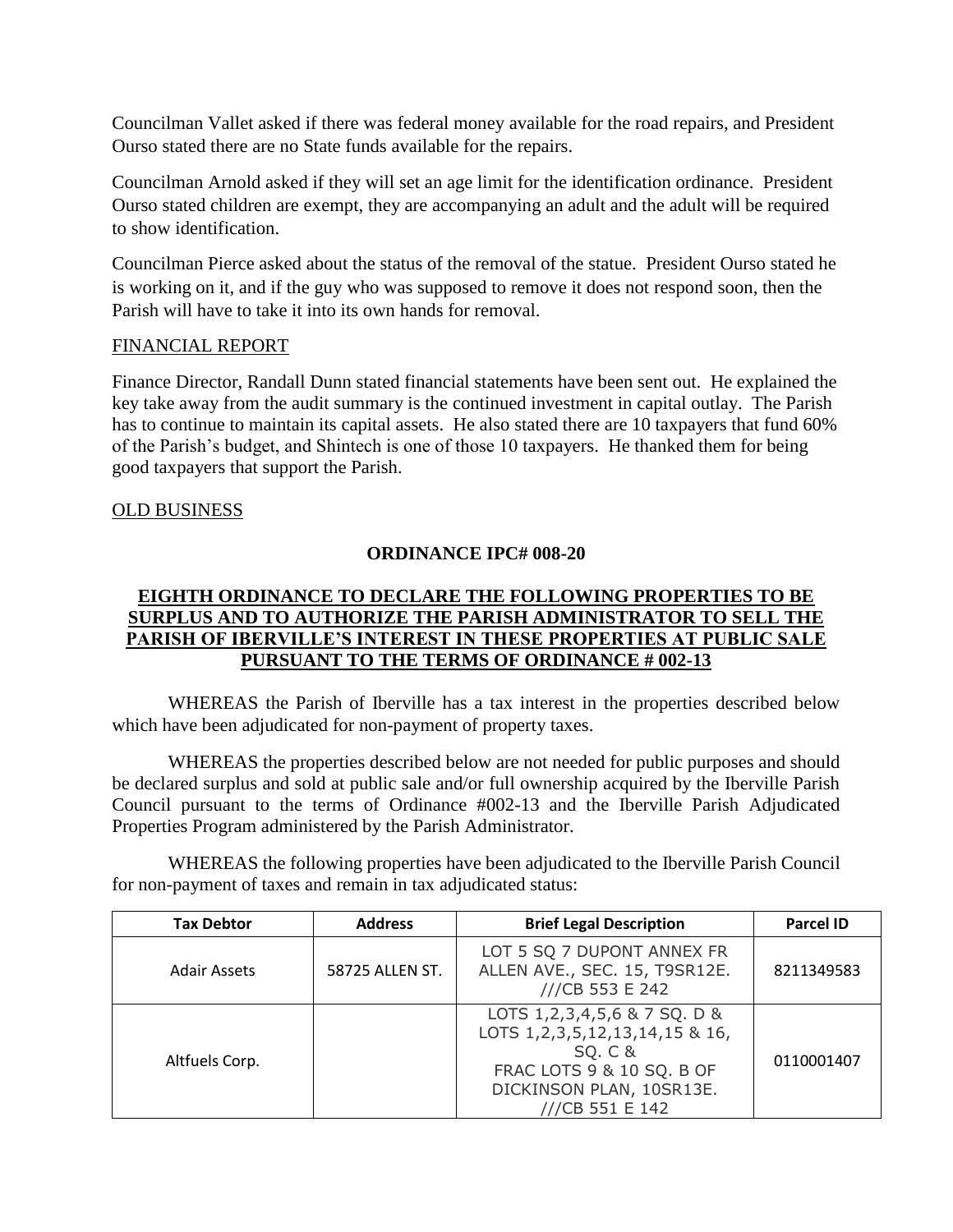| Aragon Development<br>Corp.               | DELTA DR.                  | N 50' OF TRACT 4-A-3-A OF SEC.<br>80, T9SR1E.<br>///CB 557 E 309, 313, 314, 315                                                                              | 0410549185A |
|-------------------------------------------|----------------------------|--------------------------------------------------------------------------------------------------------------------------------------------------------------|-------------|
| Dedrick, Clarence                         | 23971<br><b>BAYTOWN ST</b> | LOTS 8 & 9 SEC. E CARDINAL SUB.<br>FR BAYTOWN, SEC. 15, T9SR12E.<br>///CB 127 E 16                                                                           | 0210188300  |
| Dickerson, Annie Mae                      |                            | LOT BELAIR SUB FR CASTRO ST, E<br><b>GRACE &amp;</b><br>DAVIDSON, S AMER. LEG, W<br>VENDORS.<br>///CB 304 E 54,45                                            | 0200347100  |
| Dorsey, Octavia Davis                     |                            | LOT 6 SURV. BEN DAVIS JR. &<br><b>CLARA S. DAVIS</b><br>SEC36T9SR1E S MARY ST(39.3' X<br>195.3'<br>///CB 358 E 109                                           | 0510641500  |
| DRW, Inc.                                 | <b>DESOBRY ST</b>          | PART LOT 17 FORTVILLE<br>DESIGNATED AS LOT 1, FR OR S<br>DESOBRY ST., W DAVIS, E<br>COOPER, REAR JOHNSON, SEC. 15,<br>T9SR12E. 21'3"X102'<br>///CB 562 E 102 | 0210236000  |
| Gales, James & Nicie                      | <b>MERIAM ST</b>           | LOT CORNER OF MERIAM &<br>ELEVENTH STS, W D WILBERT,<br>SEC. 14, T9SR12E.<br>///CB 560 E 351                                                                 | 8301358017  |
| Lejeune Investments<br>Properties, LLC #1 | 57910 BARROW               | LOT 4 SQ. M BELLEVIEW ADD.SEC<br>17 & 18 T9SR12<br>(49.33' X 132.91' X 50' X 137.82')<br>///CB 560 E 288                                                     | 0200388412  |
| Lejeune Investments<br>Properties, LLC #2 | 57919 PAN AM<br>ST         | LOT 5 SQ. M PLAN BELLEVIEW<br>ADD., SECS. 17 & 18, T9SR12E.<br>///CB 560 E 287                                                                               | 0200388413  |
| Lejeune Investments<br>Properties, LLC #3 |                            | PART LOT 11 HOMESTEAD SUB IN<br>SEC. 11, T9SR12E, FR NICHOLAS<br>ST. (LESS PART SOLD)<br>14' X 100' X 34.65' (50'X100' LESS<br>SOLD)<br>///CB 553 E 214      | 0600752492  |
| Redditt, Edna C.                          |                            | LOT PETER DAYVILLE, FR OR E<br>YORK, N MARKS,<br>S JACKSON, W ROBERTSON. 37<br>$1/2'$ X 90'<br>///CB 523 E 39                                                | 0510654900  |
| Reed, Rev. E.D.B                          | <b>NATS ALLEY</b>          | LOT FR OR N NAT'S ALLEY, S<br>HIRSCH, E BREAUX, W WILBUR,<br>SEC. 14, T9SR12E. 28' FR<br>///CB 553 E 289                                                     | 8301358010  |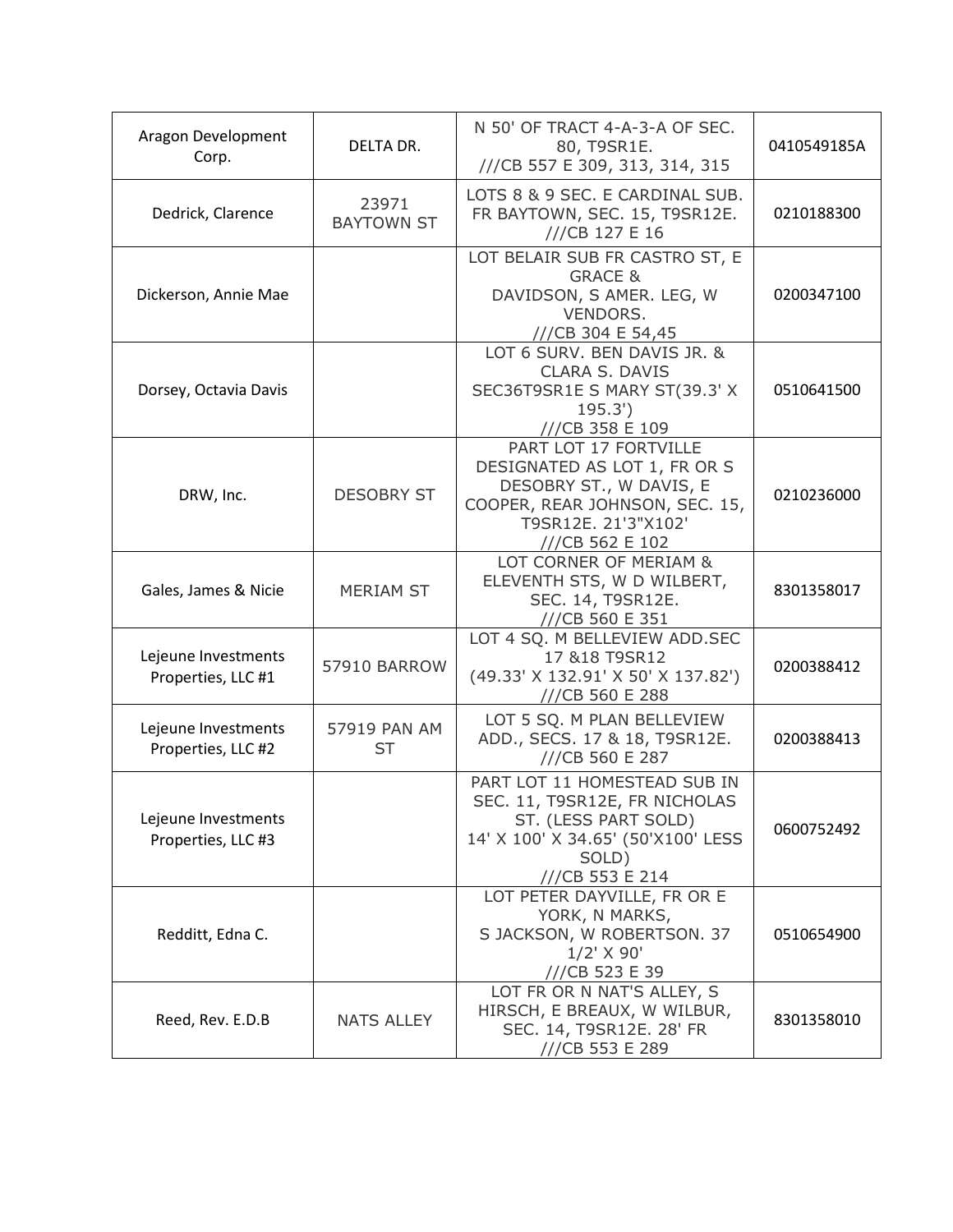| Stephens, Eloise Lockett    | LOT N KERN, E OLD HICKORY, S<br><b>KERN, W CHURCH</b><br>75' X 220'<br>///CB 175 E 277                   | 0100130000 |
|-----------------------------|----------------------------------------------------------------------------------------------------------|------------|
| Washington, Yvonne<br>Jones | LOT FR LANDRY ALLEN RD, N<br>VENDORS, R & E<br>EMILE LANDRY, S SCHULTZ. 40' X<br>152'<br>///CB 566 E 191 | 0510662621 |

BE IT ORDAINED that the properties described above are not needed for public purposes, are declared to be surplus and should be returned to commerce.

BE IT FURTHER ORDAINED that the properties described above shall be sold at public sale and/or full ownership acquired by the Iberville Parish Council in accordance with the terms of Ordinance # 002-13 and the Iberville Parish Adjudicated Properties Program as administered by the Parish Administrator.

BE IT FURTHER ORDAINED that the Parish Administrator shall in accordance with the terms of Ordinance #002-13 set the minimum bid price for each property, set the date of the public sale, authorize the necessary pre-sale expenditures through a third-party administrator regarding title work, legal notices, advertisements and affidavits, designate an auctioneer and ensure that all acts of sale are acceptable in form and substance.

BE IT FURTHER ORDAINED that all ordinances or resolutions or parts thereof in conflict herewith are hereby repealed.

BE IT FURTHER ORDAINED should any part of this ordinance be declared null, void, invalid, illegal or unconstitutional, the remainder of the said ordinance shall remain in full force and effect.

This ordinance shall become effective on this the  $18<sup>th</sup>$  day of August, 2020.

The foregoing ordinance which was previously introduced at the meeting of the Iberville Parish Council on July 21, 2020 and a summary thereof having been published in the official journal on July 30, 2020 the public hearing on this ordinance held on the 18<sup>th</sup> day of August, 2020, at 6:00 p.m., in the Council Meeting Room, 58050 Meriam Street, Plaquemine, Louisiana, was brought up for final passage with a motion by Councilman Vallet, and seconded by Councilman Markins, having been duly submitted to a vote, the ordinance was duly adopted by the following yea and nay vote on roll call:

YEAS: Allen, Easley, Dominique, Jackson, Smith, Pierce, Arnold, Markins, Bradford, Kelley, Vallet. NAYS: None. ABSTAIN: None. ABSENT: Morgan.

The ordinance was declared adopted by the Chairman on the 18<sup>th</sup> day of August, 2020.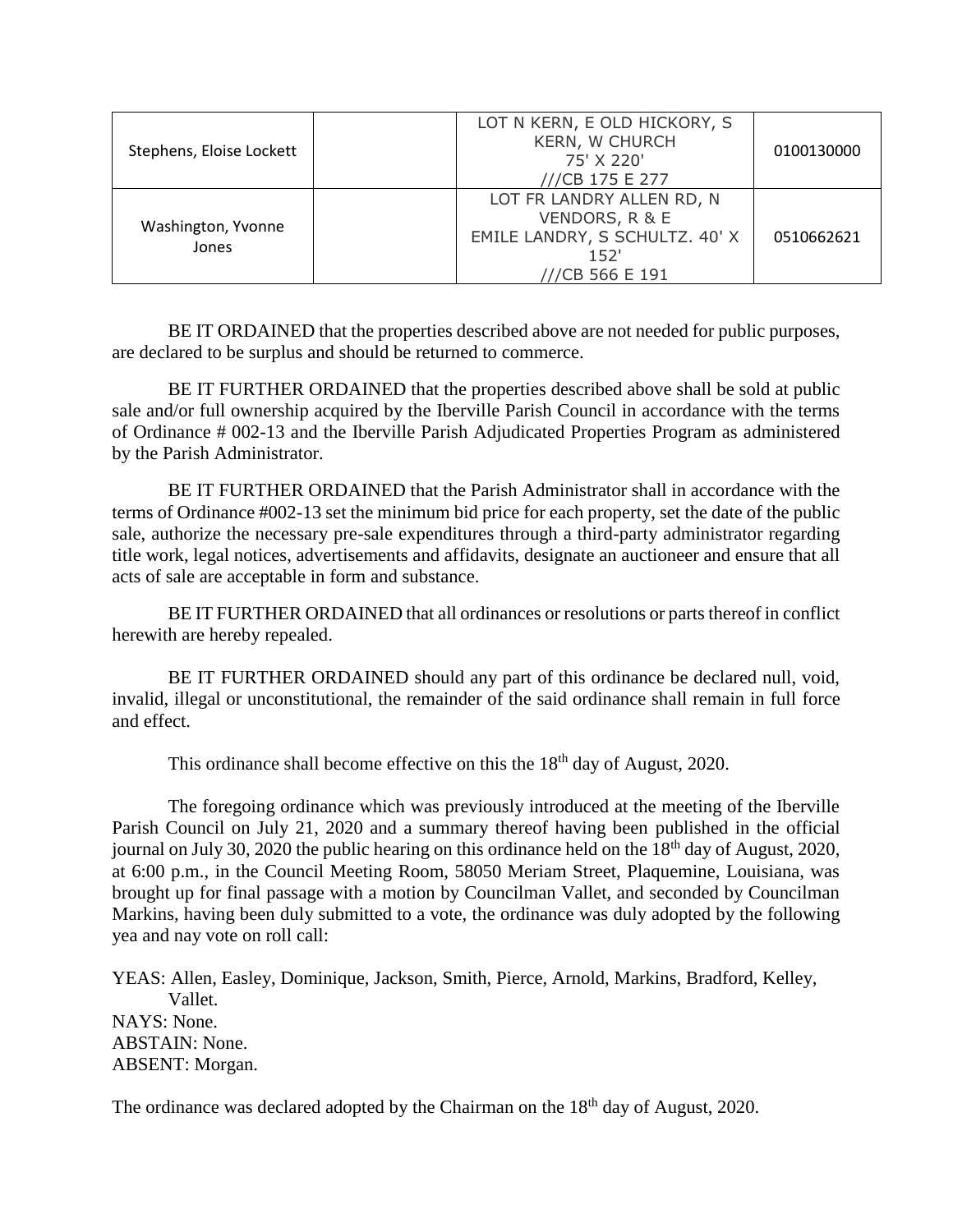#### NEW BUSINESS

A) Introduction of Ordinances

The following ordinance was introduced by Mr. Songy:

1) Ordinance requiring identification for access to the Iberville Parish Courthouse

Upon a motion by Councilman Kelley, seconded by Councilman Markins, it was moved that a public hearing be held on Tuesday, September 15, 2020 at 6:00 p.m. on the introduced ordinance. The motion having been duly submitted to a vote, was duly adopted by the following yea and nay votes on roll call:

YEAS: Easley, Dominique, Jackson, Smith, Markins, Bradford, Kelley, Vallet. NAYS: Allen, Pierce, Arnold. ABSTAIN: None. ABSENT: Morgan.

The motion was declared adopted by the Chairman on the 18<sup>th</sup> day of August, 2020.

#### RESOLUTION COMMITTEE REPORT

The Resolution Committee met on Tuesday, August 18, 2020 at 6:04 p.m., followed by the roll call with the following Resolution Committee Members only in attendance: Smith, Vallet, Pierce, Kelley, Markins, Dominique.

Absent: Arnold, Jackson, Morgan.

The following resolution was read aloud by Mr. Songy:

#### A) RESOLUTION IN SUPPORT OF SHINTECH PROJECT SPP3 ITEP APPROVAL

There were no questions from the Council or the public.

Councilman Kelley made a recommendation to forward the resolution to the regular meeting, seconded by Councilman Markins. The recommendation having been duly submitted to a vote was duly adopted by the following yea and nay votes on roll call by Resolution Committee Members only:

YEAS: Smith, Vallet, Kelley, Markins, Dominique. NAYS: Pierce. ABSTAIN: None. ABSENT: Arnold, Jackson, Morgan.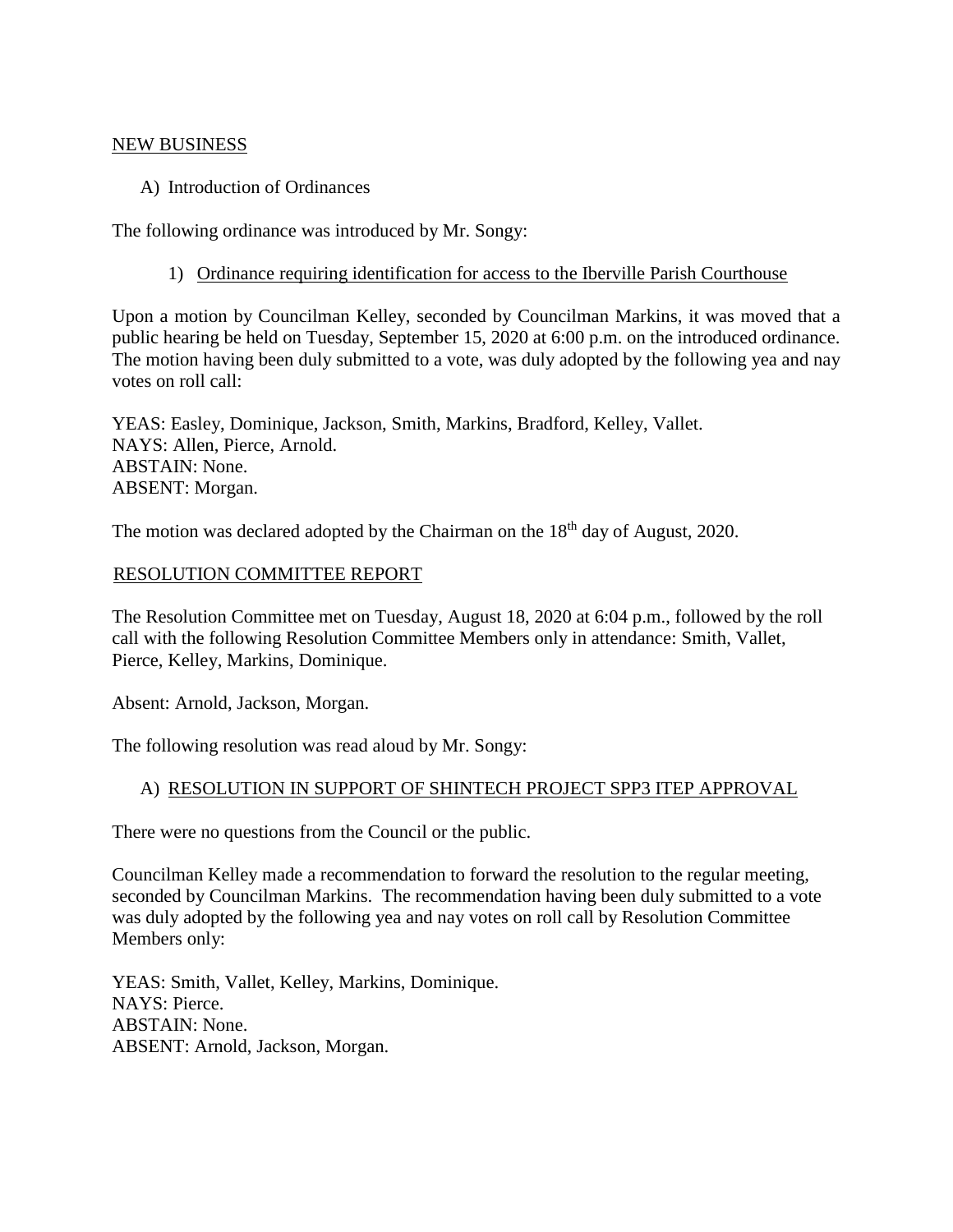Councilman Pierce stated he voted against this resolution because he does not believe Shintech hires local residents.

The recommendation was declared adopted by the Chairman to forward the resolution to the regular meeting.

## DURING THE REGULAR MEETING:

Chairman Jewell asked if there are any questions or comments prior to voting on this resolution. There was a brief discussion regarding this resolution amongst several Council members.

# **RESOLUTION IPC# 2020-008**

# **RESOLUTION OF THE IBERVILLE PARISH COUNCIL APPROVING SHINTECH LOUISIANA, LLC FOR PARTICIPATION IN THE INDUSTRIAL TAX EXEMPTION PROGRAM IN IBERVILLE PARISH**

The following resolution was introduced by Councilman Kelley, and seconded by Councilman Vallet.

WHEREAS, Article 7, Section 21 (F) of the Louisiana Constitution, pursuant to the provisions of the Administrative Procedure Act, R.S. 49:950 et seq., and R.S. 36:104 provides for the Board of Commerce and Industry ("BCI"), with the approval of the Governor, to approve contracts for the exemption of ad valorem taxes of a new manufacturing establishment or an addition to an existing manufacturing establishment, on such terms and conditions as the board, with the approval of the Governor, deems in the best interest of the state; and

WHEREAS, SHINTECH LOUISIANA, LLC has applied for an Industrial Tax Exemption ("ITE") and has approval of the BCI for a contract granting that exemption; and

WHEREAS, ITE contracts should be premised upon job and payroll creation at new or expanded manufacturing plants or establishments, and that the percentage of exemption be 80% for a term of five years, renewable for an additional term of five years from ad valorem taxes in accordance with guidance received from the Secretary of Economic Development and concurred in by the appropriate parish and/or municipal council, school board, and sheriff; and

THEREFORE, BE IT RESOLVED, upon consideration of the foregoing and the public discussion held this day, that the IBERVILLE PARISH COUNCIL approves the terms of the Industrial Tax Exemption contract (the Cooperative Endeavor Agreement between the State of Louisiana, the Louisiana Department of Economic Development, and SHINTECH LOUISIANA, LLC) to the Industrial Tax Exemption contract between the Board of Commerce and SHINTECH LOUISIANA, LLC with respect to the manufacturing plant located in IBERVILLE PARISH, LOUISIANA based on the following conditions: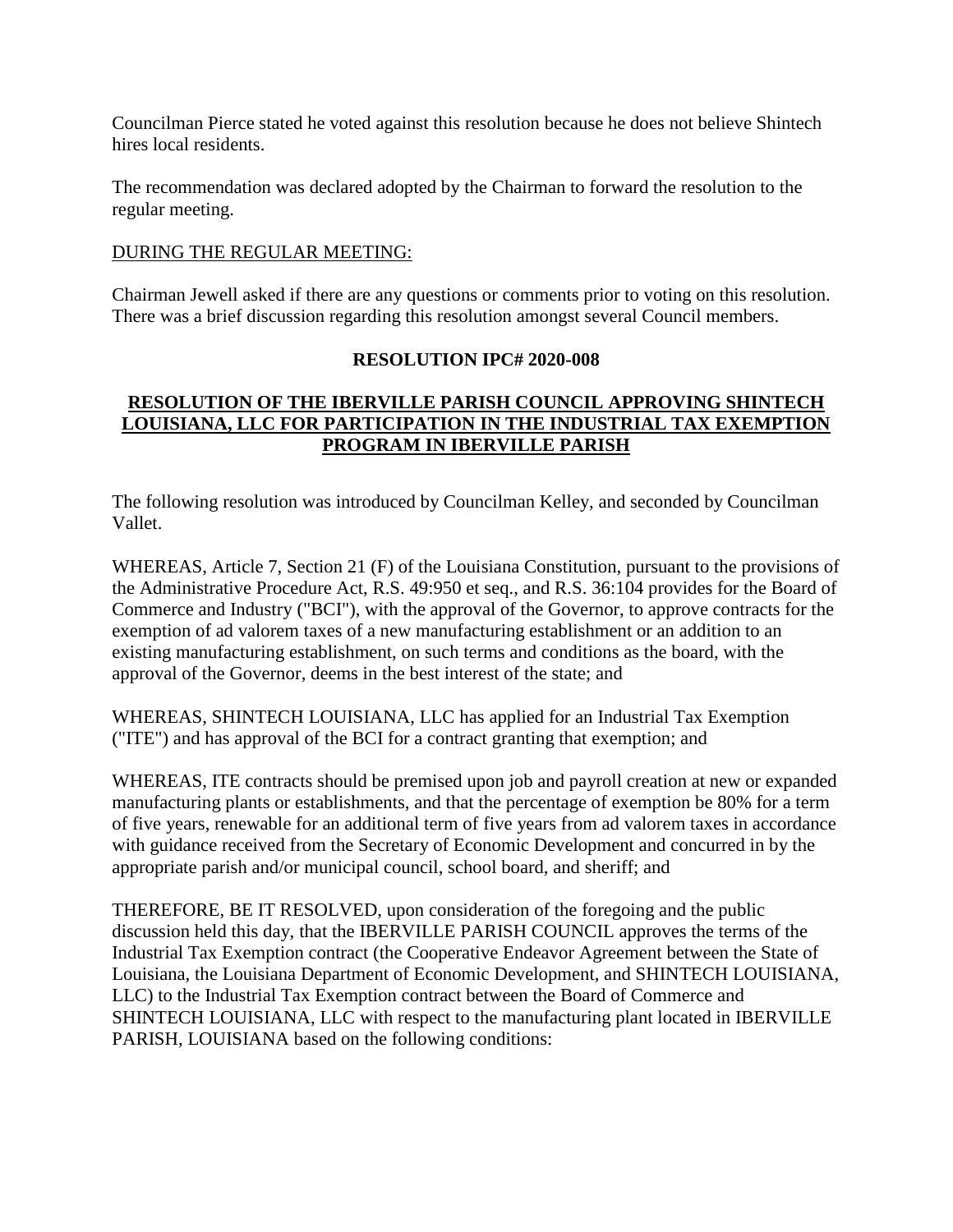# **A. Performance Objectives/Job Creation Requirements 115 New Permanent Job at the Manufacturing Facility**

**Up To \$1,321,000,000.00 in Capital Expenditures**

# **B. Industrial Tax Exemption of Iberville Parish Ad Valorem Taxes**

In the event that SHINTECH LOUISIANA, LLC fails to complete its project, or fails to timely meet its performance objectives and/or job creation requirements, including but not limited to the retention or creation of the number of jobs or the achieving or maintaining of payroll amounts within the time and for the term agreed, as specified in its award agreement; if SHINTECH LOUISIANA, LLC ceases its operations, reduces its employment numbers or payroll amounts to less than 90% of the required amounts; such shall constitute a default under the award agreement, and LED and IBERVILLE PARISH COUNCIL shall retain all rights to modify the terms and conditions of the incentive.

The IBERVILLE PARISH COUNCIL further authorizes the Louisiana Department of Economic Development, on behalf of the Board of Commerce and Industry, to include this resolution to the Industrial Tax Exemption Contract between the Board of Commerce and Industry and SHINTECH LOUISIANA, LLC.

THEREFORE, BE IT FURTHER RESOLVED by the IBERVILLE PARISH COUNCIL that a copy of this resolution shall be forwarded to the Louisiana Department of Economic Development.

The above resolution was duly adopted in regular session on this 18<sup>th</sup> day of August, 2020 by the following votes on roll call:

YEAS: Easley, Dominique, Jackson, Smith, Markins, Bradford, Kelley, Vallet. NAYS: Allen, Pierce, Arnold. ABSTAIN: None. ABSENT: Morgan.

The resolution was declared adopted by the Chairman on the 18<sup>th</sup> day of August, 2020.

# BOARDS & COMMISSIONS REPORT

None.

# DISCUSSIONS

None.